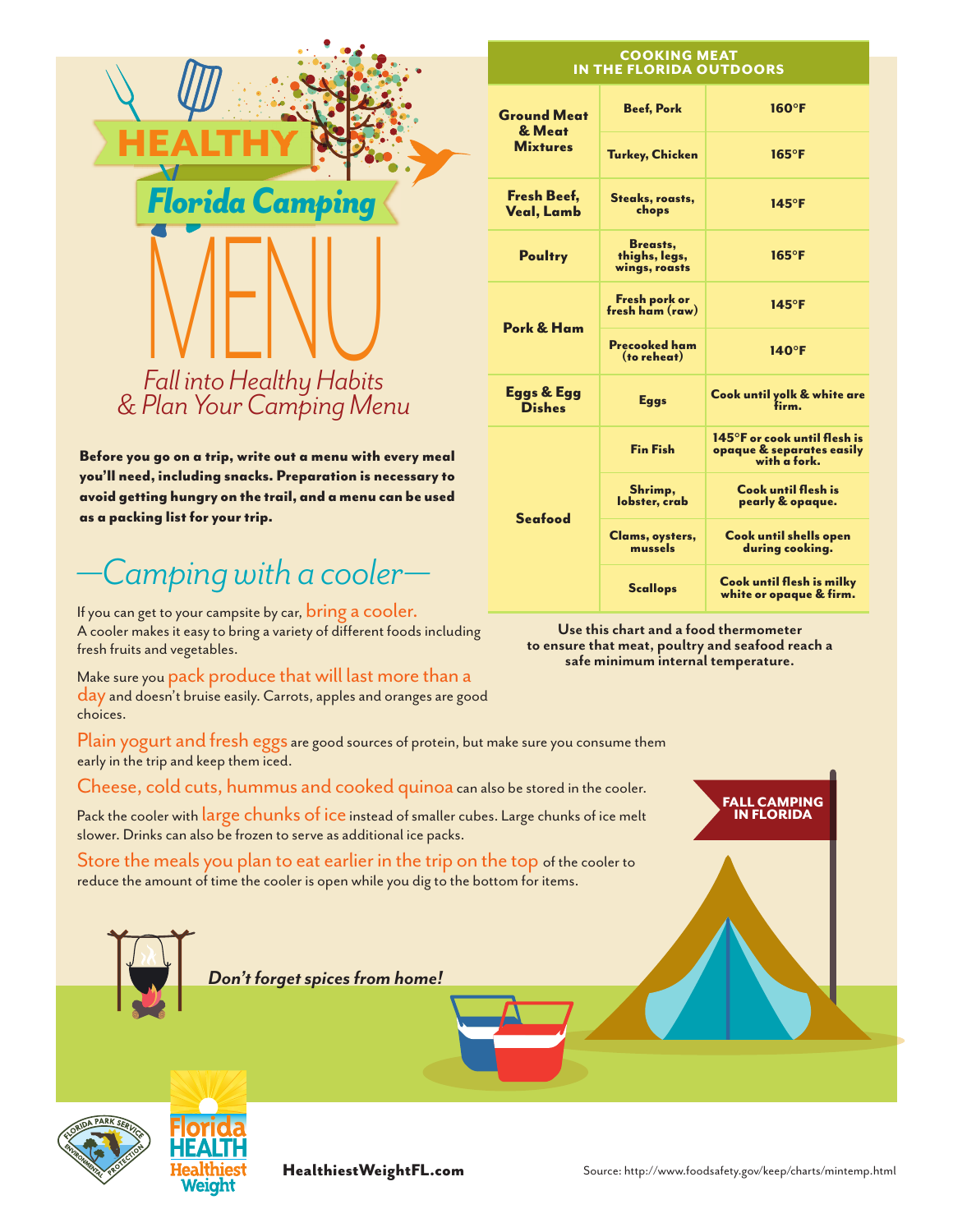# *Florida Camping*

HEALTHY

**F***F***<b>loopter 2 <b>F**<br>**Florida! That's nearly 8<br><b>FIGITER 2**<br>**FIGITER 2**<br>**FIGITER 2**<br>**FIGITER 2**<br>**FIGITER 2**<br>**FIGITER 2**<br>**FIGITER 2**<br>**FIGITER 2**<br>**FIGITER 2**<br>**FIGITER 2**<br>**FIGITER 2**<br>**FIGITER 2**<br>**FIGITER 2**<br>**FIGITER 2**<br>**F** There are 161 state parks and 10 state trails in Florida! That's nearly 800,000 acres and 100 miles of beaches. The Parks camping menu has something

for everyone: boat camping in Biscayne Bay and Largo Sound; equestrian camping; primitive camping in the wilder areas of Florida; full-facility sites for tent campers and RVers; and group and youth camping.

You can camp, bike, hike, fish, picnic, swim $\overline{\phantom{a}}$ and much more at Florida State Parks. Go to www.floridastateparks.org and plan your fall outing!

# STAY HYDRATED

Drink water at each meal and between meals while outdoors. As a general rule, each person needs a minimum of two filled 32-oz. water bottles to drink throughout the day. Know in advance what your water sources will be and whether you'll need to treat the water available to ensure it's safe to drink.

*<sup>S</sup><sup>n</sup>a<sup>c</sup>k<sup>s</sup>!* Trail mix, granola and granola bars

are great ways to pack healthy calories without taking up a lot of space. When shopping for these products, look for low amounts of added sugar. Reading the ingredient label on processed foods can help to identify added sugars. Stay away from foods listing high fructose corn syrup, honey, regular corn syrup, sucrose, or brown rice syrup as some of the first ingredients.



Weight

Source: http://www.foodsafety.gov/keep/charts/mintemp.html HealthiestWeightFL.com